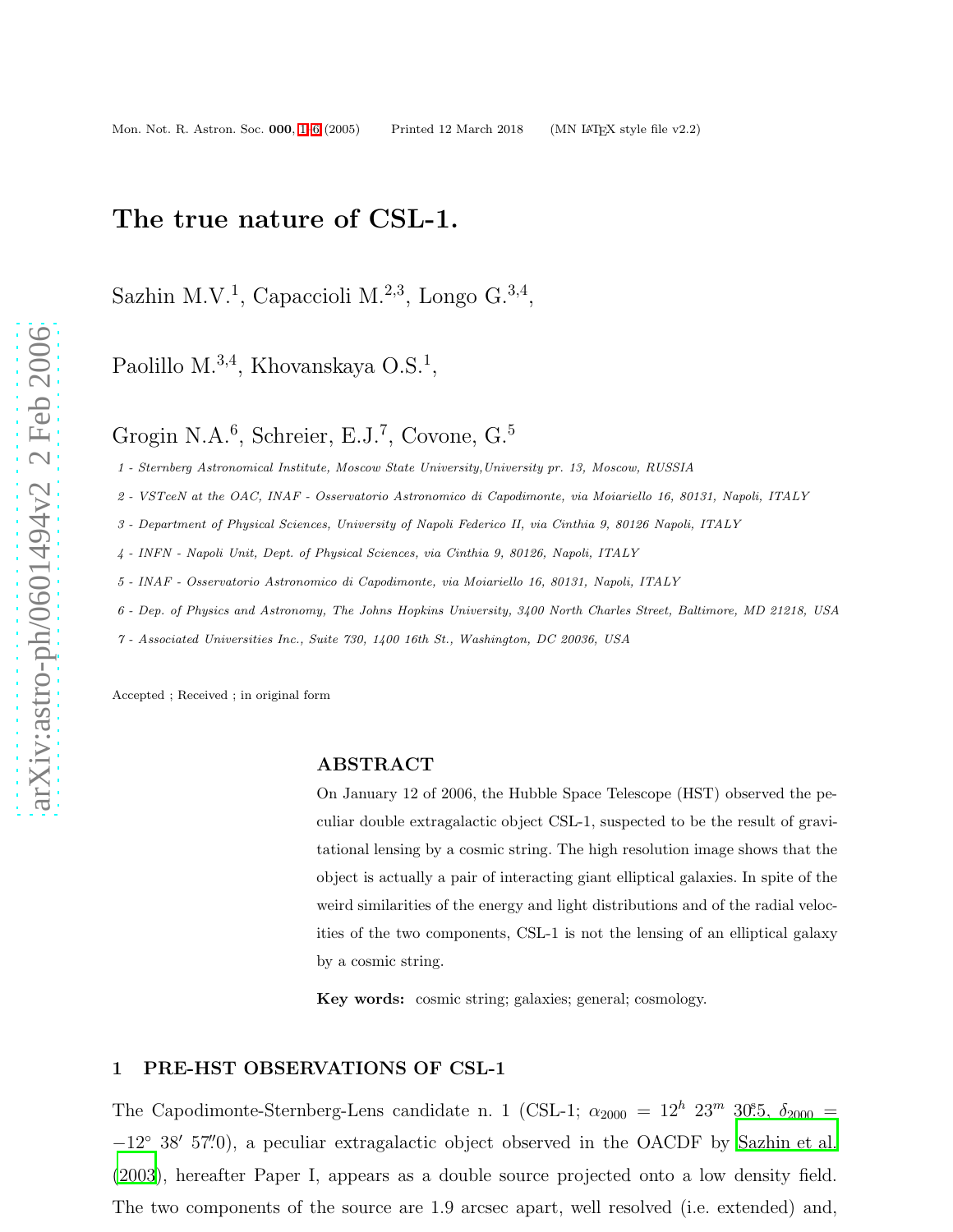#### 2 Sazhin M. et al.



<span id="page-1-0"></span>**Figure 1.** Left panel: numerical simulation of the image of an E galaxy with a de Vaucouleurs  $[r^{1/4}]$  light profile, as it would appear if lensed by a cosmic string (the situation roughly corresponds to that of CSL-1 and the noise level is that expected in our HST observations.). Right panel: the image region surrounding CSL-1 as observed by HST. A logarithmic colorscale has been adopted to enhance the morphological details.

when observed from the ground, show roundish and identical shapes. Low resolution spectra look identical with a high confidential level (c.l.) and both give the same redshift of  $0.46 \pm$ 0.008. Photometry matches the properties of giant elliptical galaxies. Additional mediumhigh resolution observations carried on with FORS1 at VLT in March 2005 confirmed the similarity of the spectra of the two objects at a 98% c.l. [Sazhin et al. \(2005\)](#page-4-2) and showed that the differential radial velocity is compatible with zero  $\pm 20$  km s<sup>-1</sup>.

In view of all that, already in Paper I we argued that CSL-1 could be either  $i$ ) the chance alignment of two very similar giant E galaxies at the same redshift, or  $ii$ ) a gravitational lensing phenomenon. In this second case detailed modelling shows that the properties of CSL-1 are compatible only with the lensing of an E galaxy by a cosmic string.

Cosmic strings were first introduced by [Kibble \(1976\)](#page-4-3) and extensively discussed in the literature (cf. [Zeldovich \(1980\)](#page-5-0) and [Vilenkin \(1981\)](#page-4-4)). Recent work has also shown the relevance of cosmic strings for both fundamental physics and cosmology (cf. [Davis & Kibble](#page-4-5) [\(2005\)](#page-4-5)) and has shown that cosmic strings could be observable, in principle, via several effects, the most important being gravitational lensing, as we extensively discussed in the above quoted papers.

Is CSL-1 a cosmic string? In Paper I, we suggested an experimentum crucis [\(Sazhin et al.](#page-4-1) [2003\)](#page-4-1): the detection of the sharp edges at faint light levels which are expected to be generated by a cosmic string (Fig[.1\)](#page-1-0). This test requires high angular resolution and deep observations to be performed with the Hubble Space Telescope (HST). In what follows we shortly summarise the most immediate outcomes of these observations.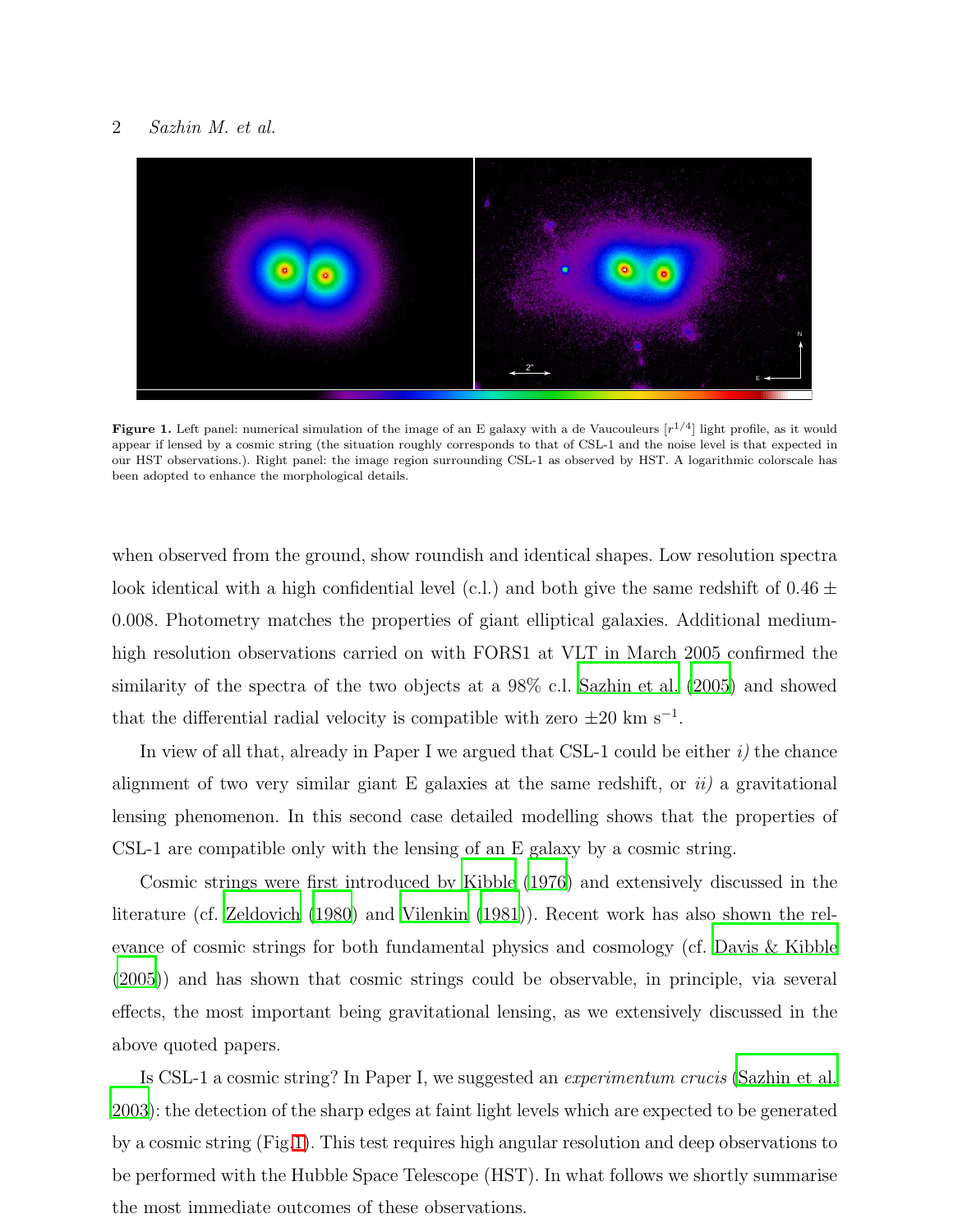## 2 THE DATA

The observations were performed on January 11 2006 with the ACS camera. CSL-1 was observed for 6 HST orbit in the F814W band (comparable to Johnson-Cousins I-band) yelding an effective exposure time of  $\sim$  14000 seconds. The observations were performed adopting a 1/3 pixel dither pattern, to allow sub-pixel sampling of the HST PSF and cosmic ray rejection. All 6 orbits were combined through the Multidrizzle software [\(Koekemoer et al.](#page-4-6) [2002\)](#page-4-6) using a 1/2 pixel (0.025 arcsec/pixel) resampling pattern. In what follows we shortly summarize the main results.

## 3 THE HST IMAGES

Figure [1](#page-0-0) shows the region surrounding CSL-1 as observed by the ACS Wide Field Camera on board of HST. The faint isophotes of the two components have different shapes, which is incompatible with CSL-1 being a cosmic string, and the expected sharp edges are not present. In the cosmic string scenario all morphological features of the source falling inside the deficit angle, would be mirrored on the opposite side of the string. However in the HST image we do not see such mirroring effect for the two components, nor for any other faint feature which, would have fallen inside the deficit angle of the string and should have been duplicated, e.g. the faint sources on the southern side of CSL-1 visible in the right panel of Figure [1.](#page-0-0)

Another test, proposed and discussed by several authors [\(Vilenkin, Shellard 1994](#page-5-1); [Hindmarsh](#page-4-7) [1990;](#page-4-7) [Huterer & Vachaspati 2003;](#page-4-8) [Sazhin et al. 2004](#page-4-9)), takes into account the fact that the alignment of the background object (a galaxy) inside the deficit angle of the string is a stochastic process determined by the area of the lensing strip and by the surface density distribution of the extragalactic objects which are laying behind the string. All objects falling inside the narrow strip defined by the deficit angle computed along the string pattern should be affected and, the deeper the image, the larger the number of gravitationally lensed images to be expected.

In Fig[.2](#page-3-0) we present the image of the whole field, produced by stacking the 6 HST orbits. Our careful examination of the source population around CSL-1 reveals no overdensity of galaxy pairs with separations  $\langle 2^n \rangle$ . The lack of such galaxy pairs in our image (aside from CSL-1) therefore leads to a strong rejection of the cosmic string hypothesis.

For completeness we also fit the two objects with two de Vaucouleurs  $r^{1/4}$  light profiles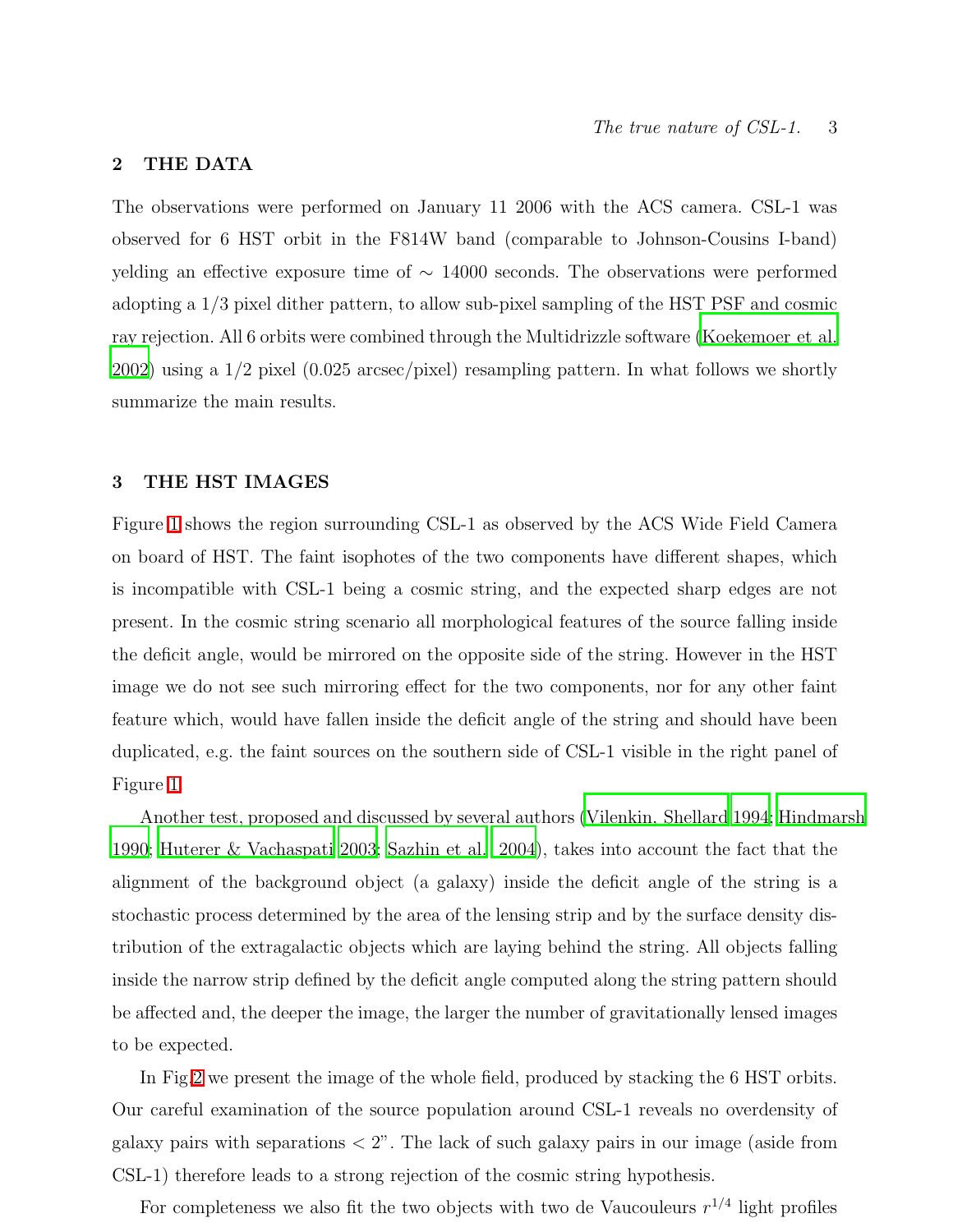

Figure 2. The ACS field observed by HST. CSL-1 is the double object slightly off-centered. The image is the composite of the 6 HST orbits.

<span id="page-3-0"></span>and subtract the model from the original data. The residual image, presented in Fig[.3,](#page-4-10) clearly shows the presence of warped structures in the CSL-1 outskirts, probably tidal tails due to the interaction between the two galaxies.

As a result of our observation, we have therefore to conclude that CSL-1 is not the lensing of an elliptical galaxy by a cosmic string.

M.V. Sazhin acknowledges the INAF-VSTceN for hospitality and financial support, and the financial support of RFFI grant 04-02-17288. O.S. Khovanskaya acknowledges the Department of Physical Sciences of the University of Naples Federico II and the INFN-Napoli for financial support, as well as the financial support of the grants: President of RF "YS-1418.2005.2" and of MSU for YS. This research was partly funded by the Italian Ministry for Instruction, University and Research, through a COFIN-2004 grant no. 2004020323.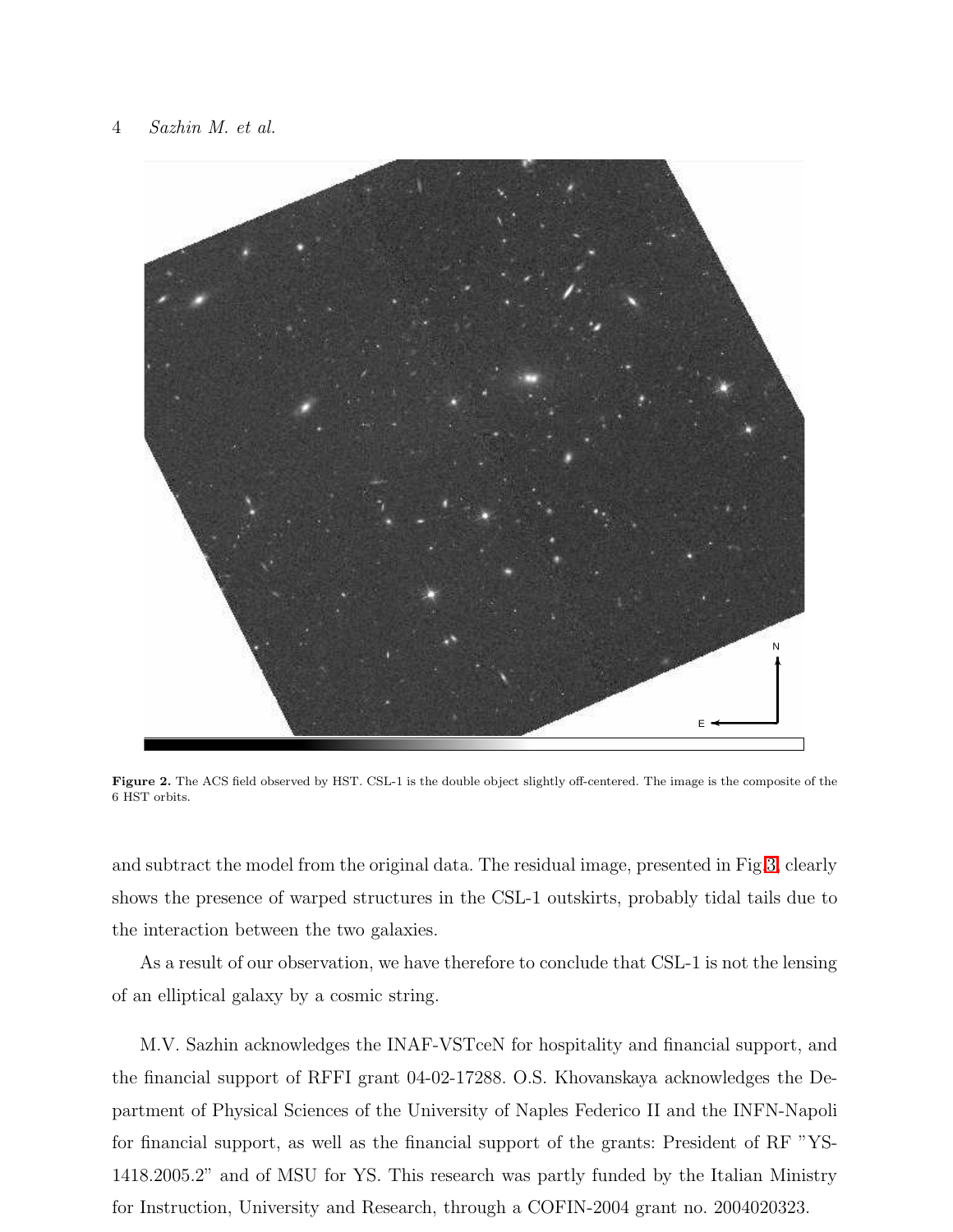

Figure 3. The normalized residuals (residuals/model) obtained by subtracting from the HST images a model consisting of two de Vaucouleurs light profiles.

## <span id="page-4-10"></span><span id="page-4-5"></span><span id="page-4-0"></span>REFERENCES

- Davis A.-C., Kibble T.W.B., 2005,<http://ArXiv.org/hep-th/0505050>
- <span id="page-4-7"></span>Hindmarsh. A.,in: The Formation and Evolution of Cosmic Strings, ed. by G.Gibbons, S.W.Hawking, and T.Vachaspathi. Cambridge Univ.Press., Cambridge, 1990.

<span id="page-4-8"></span>Huterer, D., Vachaspati, T., 2003, preprint. [astro-ph/0305006.](http://arxiv.org/abs/astro-ph/0305006)

<span id="page-4-3"></span>Kibble T.W.B., 1976, J.Phys.A:Math & Gen. v.9, 1387

<span id="page-4-6"></span>Koekemoer, A. M., Fruchter, A. S., Hook, R., Hack, W. 2002 HST Calibration Workshop, 337

<span id="page-4-1"></span>Sazhin, M., Longo, G., Capaccioli, M., Alcala', J.M., Silvotti, R., Covone, G., Khovanskaya, J., Pavlov, M., Pannella, M., Radovich, M., Testa, V., 2003, MNRAS, 343, 353

<span id="page-4-9"></span>Sazhin, M., Khovanskaya O., Capaccioli, M., Longo, G., Alcala', J.M., Silvotti, R., Pavlov,

M. Astronomy Letters v. 31 2, pp. 73 - 79 (2005),<http://ArXiv.org/astro-ph/0406516>

- <span id="page-4-2"></span>Sazhin, M., Capaccioli, M., Longo, G., Paolillo M., Khovanskaya, O., 2005, [astro-ph/0506400,](http://arxiv.org/abs/astro-ph/0506400) 17 Jun 2005; accepted in AphJ.L.
- <span id="page-4-4"></span>Vilenkin A., 1981, Phys.Rev.,D, 23, 852